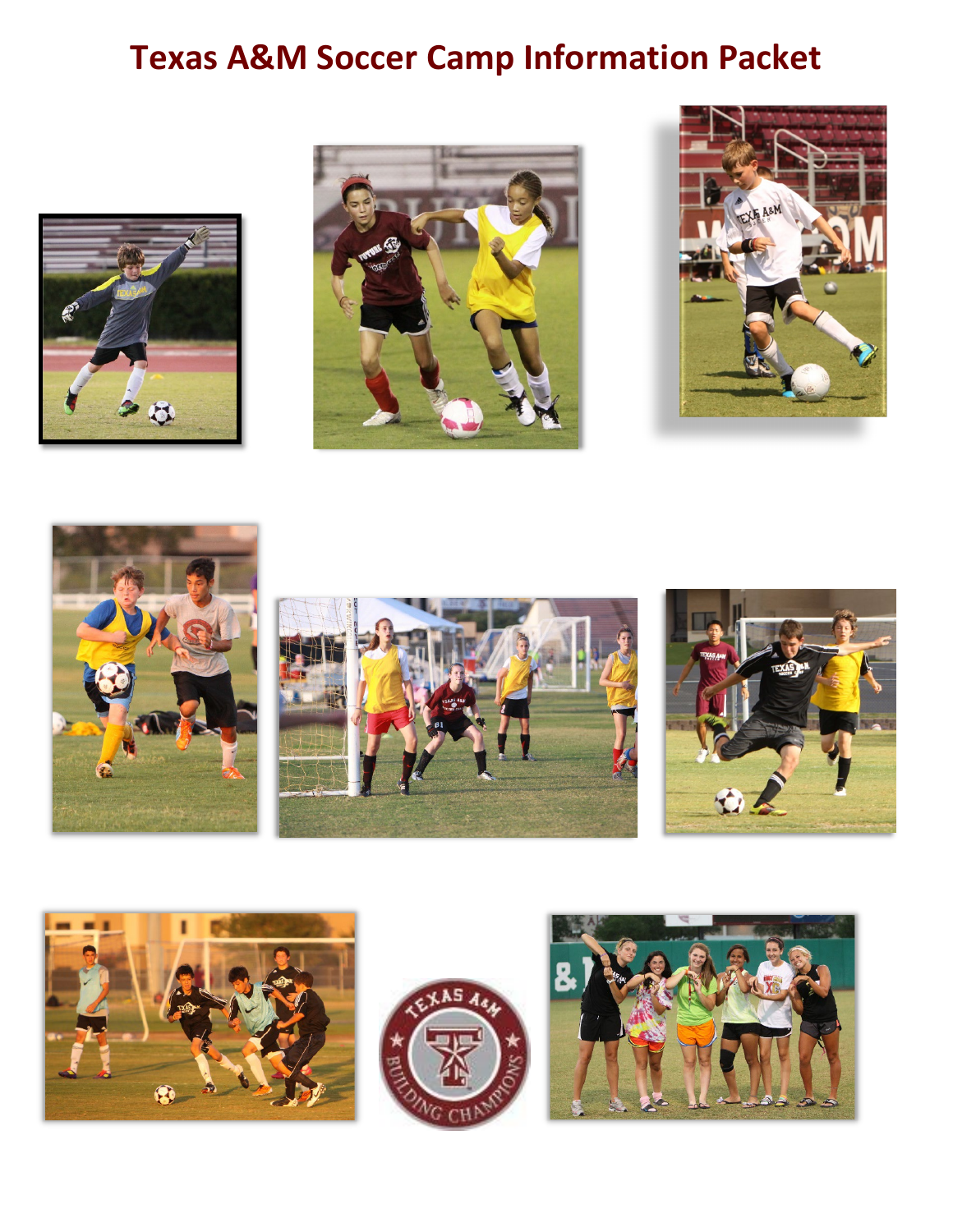Howdy Campers and Parents,

Welcome to the Texas A&M Soccer Camp. We are excited about the start of Soccer camp and know you are going to have an excellent and memorable camp. In this packet you will find information to help you get ready for camp.

## **Check-in Information [Dinner will NOT be served]**

When: June  $11<sup>th</sup>$  (First day of camp); 4:30-5:30p [Don't arrive early – check-in goes real fast]

Where: The Callaway House (**Parking is available across the street in the baseball stadium parking lot** and in the Callaway Parking garage) Oversized vehicles need to park across the street.

MAKE SURE TO PARK IN A DESIGNATED **CAR** PARKING SPOT [*Address: 301 George Bush Dr. West, College Station, TX 77840*]

On the morning of Check-in, parents will receive an email indicating the team their camper is assigned and which group. When you arrive for check-in, you will proceed to the area of check-in designated for that team.

Your camper will meet their coach, receive their room assignment, keys, and a soccer ball (if they pre-ordered one) at check-in.

# **Packing Information (Label Everything)**

| All Toiletries                           | Swim Suit                                 |
|------------------------------------------|-------------------------------------------|
| Bedding *                                | Towels (Bath and Pool)                    |
| Pillow                                   | Alarm Clock                               |
| Mattress Pad (optional)                  | Desk Lamp (optional for additional light) |
| <b>Soccer Cleats</b>                     | Soccer Clothing for all the training      |
| Shin Guards                              | sessions                                  |
| <b>Running Shoes</b>                     | Clothing for the dorm.                    |
| Soccer Ball (unless you pre-ordered one) | Masks for the dorm (optional)             |

\* \* The dorm beds vary in size and we will not know which size bed your camper will have until check-in. Sleeping bags or Queen sheets for bedding is optimal since these will work on any size bed that the camper gets while at camp.

Each Dorm Suite has a full-size refrigerator and microwave. Bring snacks and Drinks

Cell phones are allowed at camp. Campers' use of social media must treat fellow campers, camp staff, and the facilities with respect.